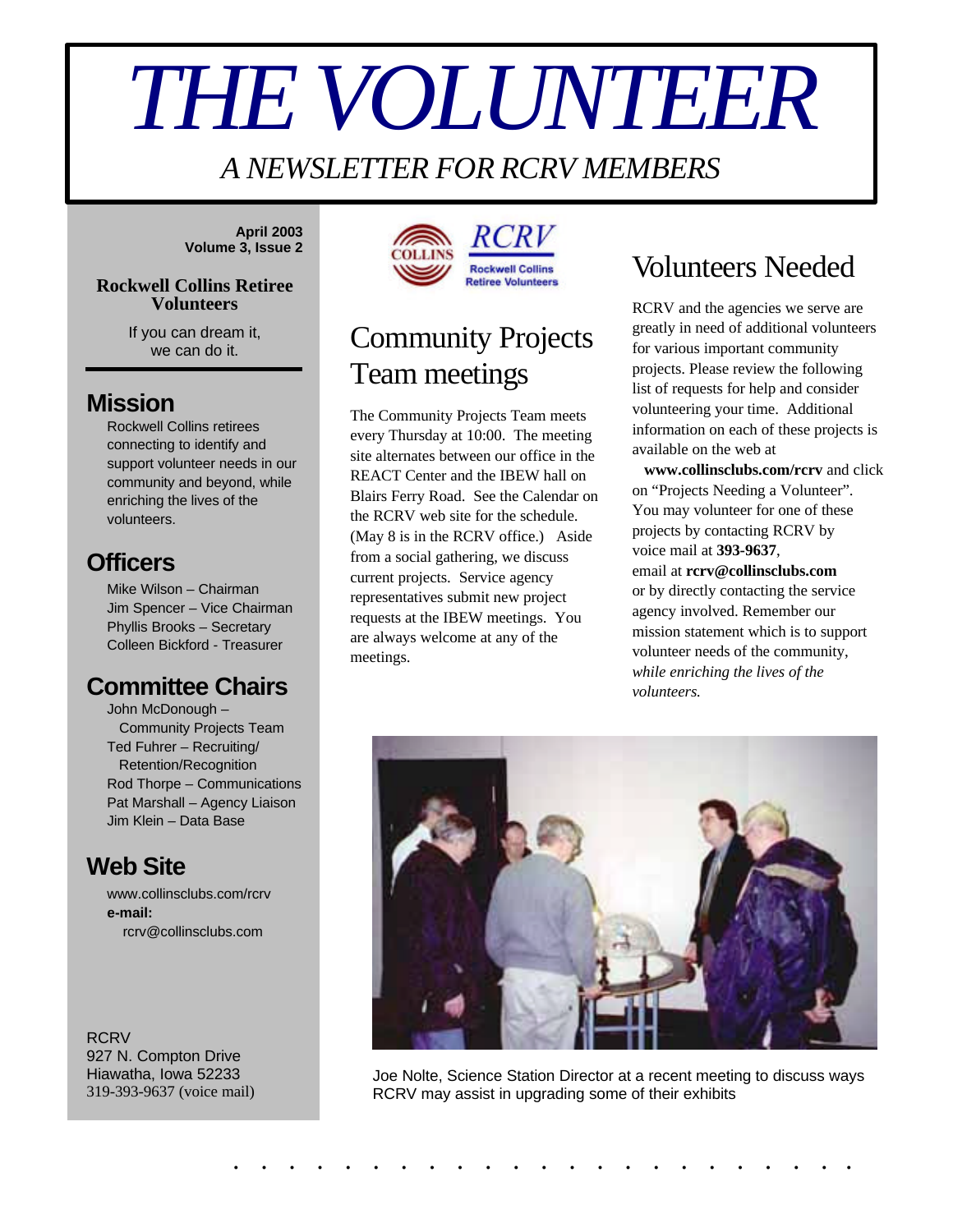

Members of the Community Projects Team discuss program status at a recent weekly team meeting

(*Volunteers Needed continued)*

- **Financial** 
	- o Auditor for HD Youth Center
	- o Accounting help for Catherine McAuley Center
	- o Accounting help for ARC of East Central Iowa
- **Advisory** 
	- o Photography exhibit (June 15 to August 15) for Indian Creek Nature Center
	- o HR/management help for the Witwer Center
	- o Marketing help for RSVP
	- o Marketing help for the Boy Scouts
	- o Marketing help for Catherine McAuley Center
	- o Marketing help for Alzheimer's Association
	- o TRIAD board member
	- o Money Management Program volunteer for Heritage Agency on Aging
	- o Resident Advocate Committee volunteer for Heritage Agency on Aging
- Low voltage switches for persons with disabilities
- o Modified wobble switch for Options of Linn County
- Assistive devices
	- o Rocker riser for Heritage Area Agency on Aging
	- o Assistive device for lunch for Linn-Mar CSD / Indian Creek Elementary
- o Car neck-pad stabilizer & computer elbow pad for Witwer **Center**
- o Beach basket or a no stoop senior aid for Witwer Center
- o Shopping cart device for Linn County MHDD Services
- o Practice phone system for Linn County MHDD Services
- o Tambourine pulley device for Options of Linn County
- o Ergo arm rest support for Options of Linn County
- o Remote control cart for Grant Wood Area Education Agency
- Projects for schools
- o Global Positioning System Educational Project for middle school students for Indian Creek Nature Center
- Construction projects o LeFebure Tube exhibit repair for Science Station
- o Bubble exhibit redesign for Science Station
- o Exhibit maintenance & new construction for Science Station
- o Sign for the new Red Cross building
- o Miscellaneous needs for Mid American Housing Partners
- **Computer** 
	- o Help with payroll software system for Witwer Center
- Clerical
- o Telephone answerer for the Alzheimer's Association Board of **Directors**

## Governor's Conference on Volunteer Service

The volunteer programs sponsored by Rockwell Collins including RCRV were presented at the Governor's Conference on Volunteer Service held at Des Moines on April 15.

Both providers and recipients of volunteer services from across the state participated. Mike Wilson, Jack Hotchkiss, John McDonough, Linda Dearinger and Pete Jurgins represented RCRV. Presentations were given at the forum and in our exhibition booth by RCRV on our structure, mission statement, vision, awards received and details of some of our many projects and customers.



John McDonough with the display board used at the Governor's Conference

# United Way

Several RCRV members participated in this year's United Way campaign. Jim Spencer, Mike Wilson and Pat Marshall participated on the campaign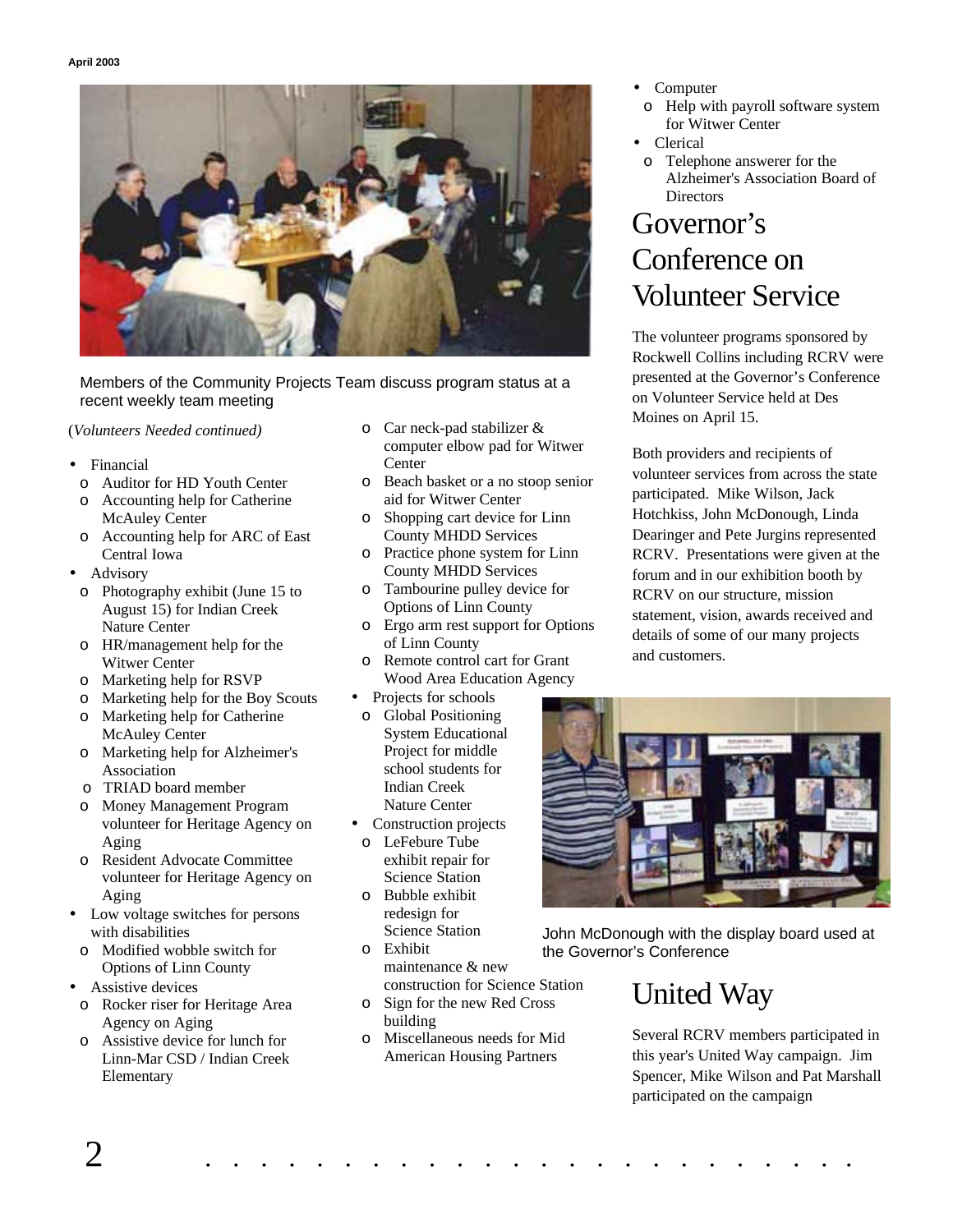#### **April 2003**

committee. Additionally Ted Fuhrer and Kay Fisk served with Pat Marshal as United Way Loaned Executives.

As the economy continues to stagnate, the need for voluntary health and human services continues to grow in Eastern Iowa. The united Way of East Central Iowa is positioned to best evaluate and deliver resources to the agencies providing these services.

Rockwell Collins retirees recognize the increasing community needs and the positive effect the United Way has provided toward those needs. In 2002, 249 out of 3500 regional retirees participated with total donations of \$49,310. Planning is now underway for this year's campaign and the next newsletter will have information on how you can contribute and help make Cedar Rapids the best place to live, work and retire.



Jeannie Sampica from Options of Linn County demonstrates some of the devices made by RCRV

## Four Oaks Bridge

Four Oaks is a local, private, not-forprofit provider of children and family services. The Bridge is a branch of Four Oaks and was established three years ago at 2100 First Avenue N.E, to bring together people of all ages, races, and economic backgrounds in an environment of learning, whereby youth, seniors, and working adults can connect together through the arts, technology, and other learning opportunities.

 Four Oaks Bridge is one of many local agencies affiliated with RCRV and several of our retirees volunteer at the facility to offer their skills and experience to help build bridges across the generations. Additional volunteers are needed, and if you have a desire to help, please do so by contacting RCRV.

The scenes depicted below are from The Intergenerational Fair held at the Bridge on April 26 to commemorate the third year anniversary of the facility.

## Project News

**Responsive Target**

Jack Murphy designed and built an



Responsive Target

oversized basketball hoop with lights that flash and give sound effects when ever a basket is made. The device is used by the Grant Wood Area Education Agency to encourage physical activity by children with disabilities. The lights in the backboard flash and it plays a prerecorded sound such as a cheer from the physical education instructor when a basket is made. Lights embedded in the hoop are on all the time.



Art Roderick explains the FIRST LEGO League competition